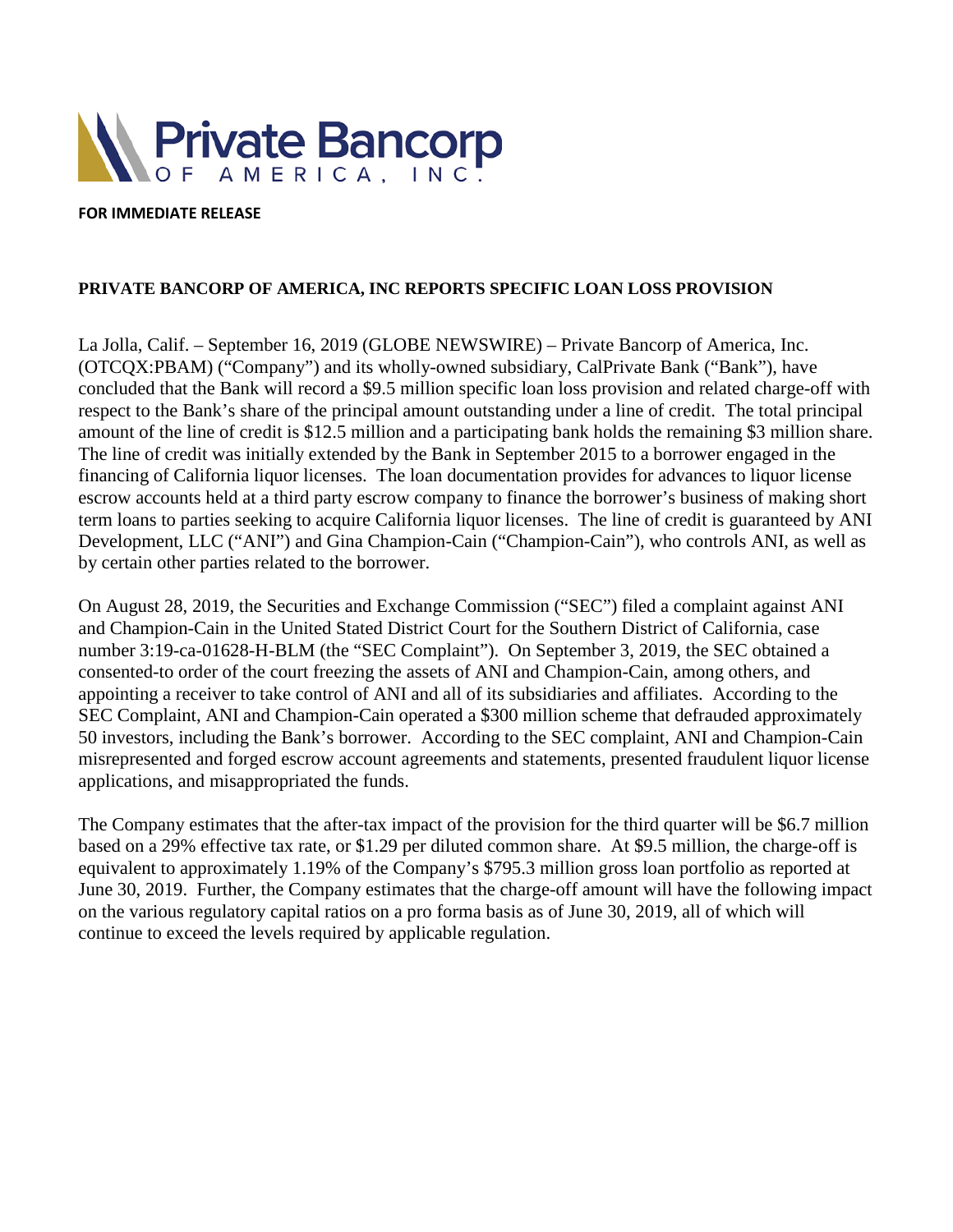#### **Pro Forma Capital Ratios**

| Capital Ratios:                       | Actual as of<br>June 30, 2019 | Pro forma as of<br>June 30, 2019 |
|---------------------------------------|-------------------------------|----------------------------------|
| <b>Private Bancorp of</b>             |                               |                                  |
| America, Inc.                         |                               |                                  |
| Tier 1 Leverage Ratio                 | 10.69%                        | 9.94%                            |
| Tier 1 Risk-based Capital Ratio       | 11.10%                        | 10.32%                           |
| Common Equity Tier 1 Ratio            | 11.10%                        | 10.32%                           |
| <b>Total Risk-based Capital Ratio</b> | 14.10%                        | 13.33%                           |
| Tangible Equity / Total Assets        | 10.32%                        | 9.40%                            |
| <b>CalPrivate Bank</b>                |                               |                                  |
| Tier 1 Leverage Ratio                 | 12.30%                        | 11.55%                           |
| Tier 1 Risk-based Capital Ratio       | 12.81%                        | 12.02%                           |
| Common Equity Tier 1 Ratio            | 12.81%                        | 12.02%                           |
| <b>Total Risk-based Capital Ratio</b> | 13.73%                        | 12.94%                           |
| Tangible Equity / Total Assets        | 11.85%                        | 10.95%                           |

The Bank is continuing to investigate the matters described above. Although the Bank plans to pursue any available sources of collection and other potential means of mitigating the loss, no assurance can be given that it will be successful in this regard.

# **About Private Bancorp of America, Inc.**

Private Bancorp of America, Inc. (OTCQX: PBAM), is the holding company for CalPrivate Bank. CalPrivate Bank provides a Distinctly Different banking experience through unparalleled service and creative funding solutions to high net worth individuals, professionals, locally owned businesses and real estate entrepreneurs. Customers are serviced through offices in Coronado, San Diego, La Jolla, Newport Beach, El Segundo and Beverly Hills as well as efficient electronic banking offerings. The Bank also offers various portfolio and government guaranteed lending programs, including SBA and cross-border Export-Import Bank programs. CalPrivate Bank is an SBA Preferred Lender.

# **Investor Relations Contact**

Thomas V. Wornham President/CEO Private Bancorp of America, Inc. (858) 875.6900